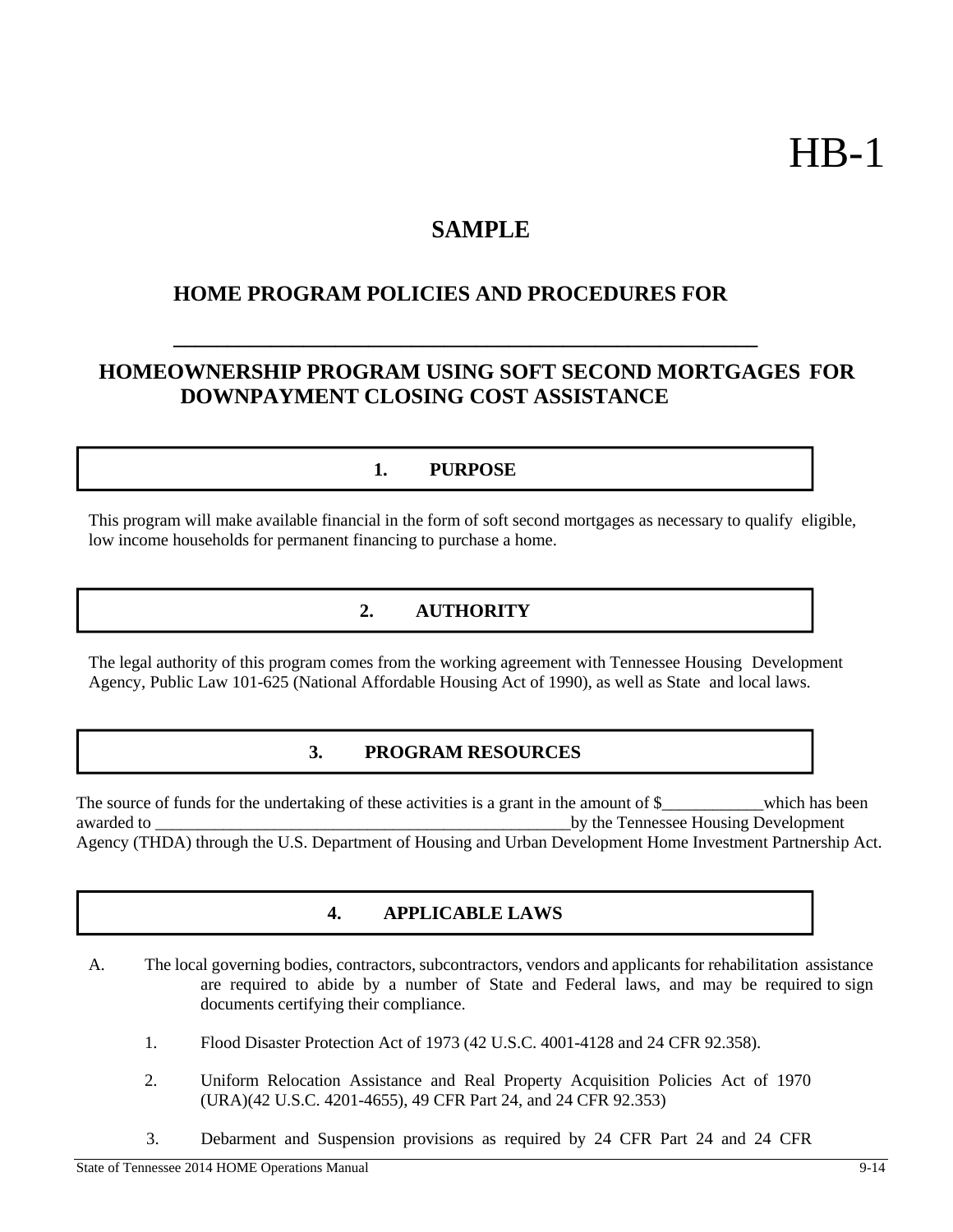92.357.National Environment Policy Act of 1969 (NEPA), 24 CFR Parts 50 and 58, and 24 CFR 92.352.

- 4. Equal Opportunity Provisions and Fair Housing, 24 CFR 92.350.
- 5. Affirmative Marketing, 24 CFR 92.351.
- 6. Lead-based Paint Poisoning Prevention Act, 24 CFR 92.355. Renovation Repair and Painting Rule, 40 CFR 745
- 7. Conflict of Interest Provisions, 24 CFR 85.36 or 24 CFR 84.42, as applicable, and 24 CFR 92.356.
- 8. Davis-Bacon Act and Contract Work Hours and Safety Standards Act, and 24 CFR 92.354.
- 9. Intergovernmental Review of Federal Programs, Executive Order 12372 and 24 CFR 92.359.
- 10. Drug-Free Workplace, 24 CFR part 24, subpart F.
- 11. Standard Equal Opportunity Construction Contract Specifications.
- 12. Certification of Non-segregated Facilities for Contracts Over \$10,000.
- 13. Title VI of Civil Rights Act of 1964 Provisions.
- 14. Section 109 of Housing and Community Development Act of 1974 Provisions.
- 15. Section 3 Compliance Provisions.
- 16. Age Discrimination Act of 1975 Provisions.
- 17. Section 504 Affirmative Action for Handicapped Provisions.
- 18. And any other Federal requirements as set forth in 24 CFR Part 92, HOME Investment Partnerships Program

#### **5. DRUG-FREE WORKPLACE**

- A. The (HOME Grantee) will or will continue to provide a drug-free workplace by:
	- 1. Notifying employees in writing that the unlawful manufacture, distribution, dispensing, possession, or use of a controlled substance is prohibited in the Grantee's workplace and specifying the action that will be taken against employees for violation of such prohibition.
	- 2. Establishing an ongoing drug-free awareness program to inform employees about:
		- a. The dangers of drug abuse in the workplace;
		- b. The Grantee's policy of maintaining a drug-free workplace;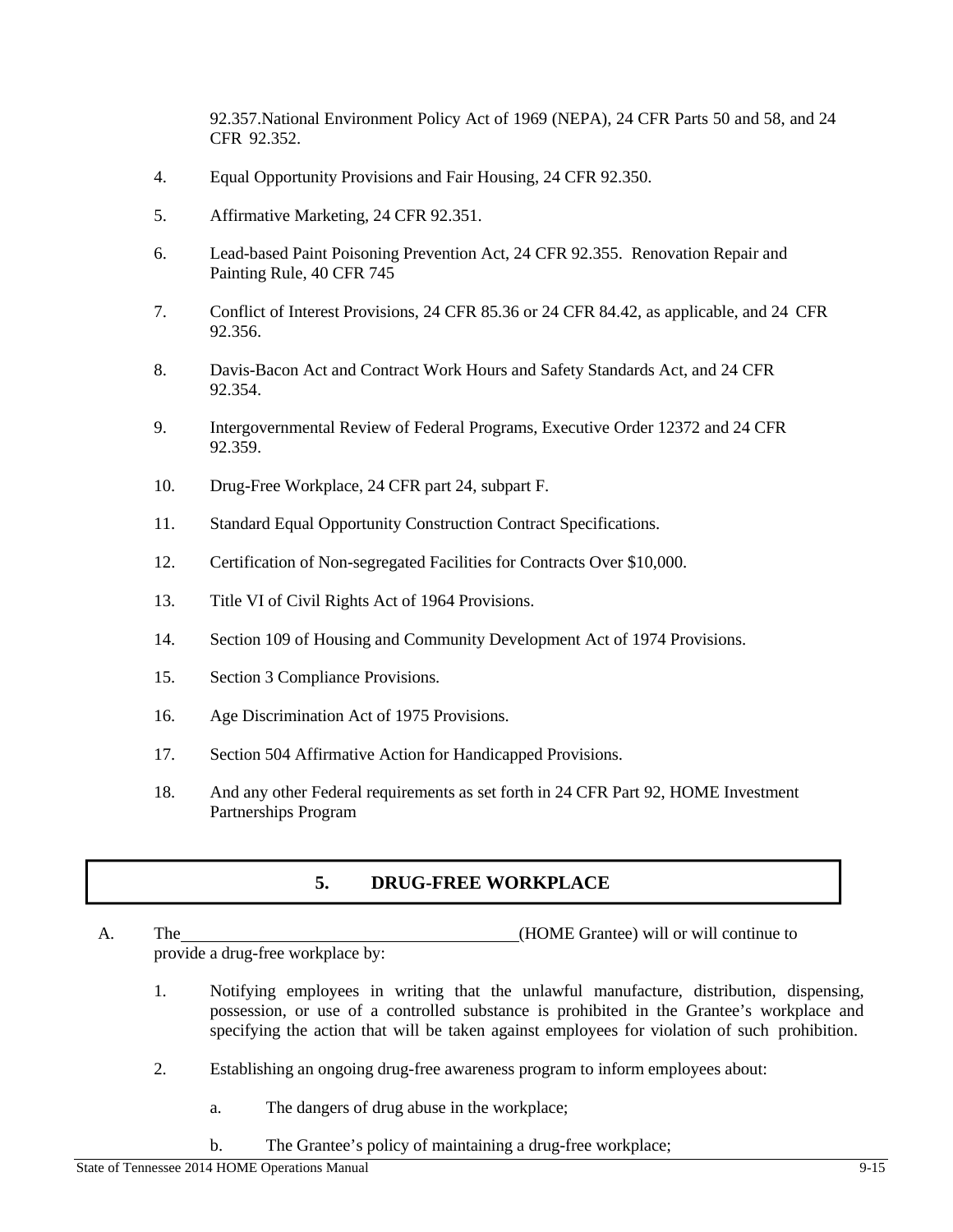- c. Any drug counseling, rehabilitation, and employee assistance programs; and
- d. The penalties that may be imposed upon employees for drug abuse violations occurring in the workplace.
- C. Providing each employee engaged in the performance of the HOME contract a copy of the notification required in paragraph A(1) above;
- D. The written notification required in paragraph A(1) above will advise the employee that as a condition of employment under the HOME grant, the employee will:
	- 1. Abide by the terms of the notification; and
	- 2. Notify the employees in writing of his or her conviction for a violation of a criminal drug statute occurring in the workplace no later than five (5) calendar days after such conviction.
- E. Notifying the State in writing, within ten (10) calendar days after receiving notice under D(2) above from an employee or otherwise receiving actual notice of such conviction. Employers of convicted employees must provide notice, including position title, to every grant officer or other designee on whose grant activity the convicted employee was working, unless the Federal Agency has designated a central point for the receipt of such notices. Notice shall include the identification number(s) of each affected grant.
- F. Taking one of the following actions, within thirty (30) calendar days of receiving notice under D(2) above, with respect to any employee who is so convicted:
	- 1. Taking appropriate personnel action against such an employee, up to an including termination, consistent with the requirement of the Rehabilitation Act of 1973, as amended; or
	- 2. Requiring such employee to participate satisfactorily in a drug abuse assistance or rehabilitation program approved for such purposes by a Federal, State or local health, law enforcement or the appropriate agency;
	- 3. Making a good faith effort to continue to maintain a drug-free workplace through implementation of Paragraphs A, B, C, D, E and F above.

#### **6. CONFLICT OF INTEREST**

- A. No person listed in paragraph B may obtain a financial interest or benefit from a HOME-assisted activity, or have an interest in any contract, subcontract or agreement with respect thereto, or the proceeds thereunder, either for themselves or those with whom they have family or business ties, during their tenure or for one year thereafter.
- B. **PERSONS COVERED**  Immediate family members of any local elected official or of any employee or board member of a non-profit agency is ineligible to receive benefits through the HOME program. Immediate family ties include (whether by blood, marriage or adoption) the spouse, parent (including a stepparent), child (including a stepbrother or stepsister), grandparent, grandchild, and inlaws of a covered person.

In addition, the conflict of interest provisions as apply to any person who is an employee, agent, consultant, officer, elected official or appointed official of THDA, the local community or the non-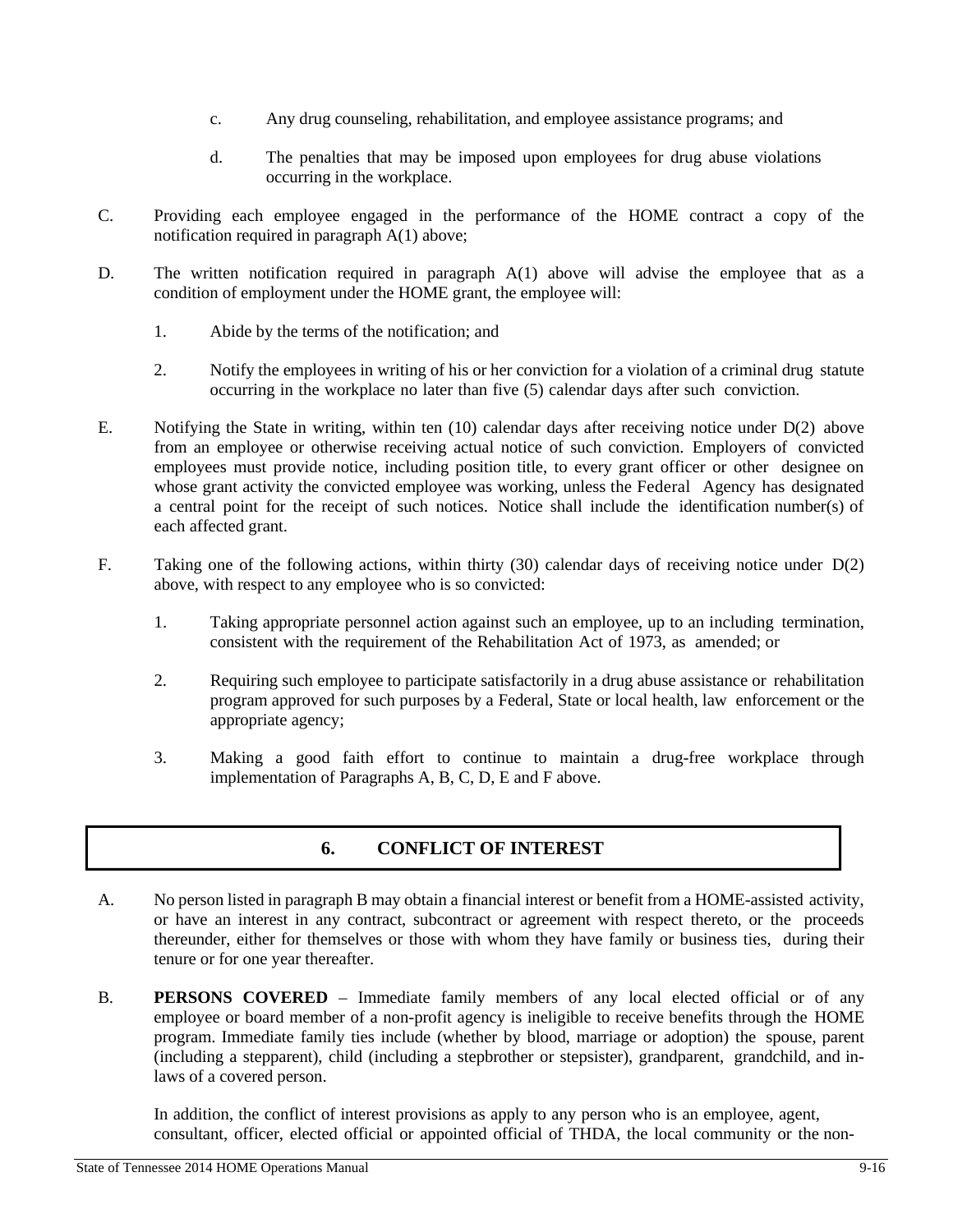profit agency (including CHDOs) receiving HOME funds, and who exercises or has exercised any functions or responsibilities with respect to activities assisted with HOME funds or who is in a position to participate in a decision-making process or gain inside information with regard to these activities.

- C. **APPEARANCE OF A CONFLICT OF INTEREST**  Grantees must also make every effort to avoid the appearance of favoritism in the eligibility determination process. In those cases where the applicant is otherwise eligible, but there exists the appearance of a conflict of interest or the appearance of favoritism, the Grantee must complete HO-4A (Determination of a Conflict of Interest) and submit written documentation to THDA that the following procedures have been observed:
	- 1. The Grantee must publish an announcement in the local newspaper concerning the potential for a conflict of interest and request citizen comments.
	- 2. The Grantee's attorney must render an opinion as to whether or not a conflict of interest exists and that no state or local laws will be violated should the applicant receive HOME assistance.
	- 3. The Grantee's elected body must pass a resolution approving the applicant.

### **7. AFFIRMATIVE MARKETING**

- A. is committed to non-discrimination and equal opportunity in housing, and will seek to attract eligible homebuyers without regard to race, color, religion, sex, familial status, national origin, age or disability. In order to inform the public and potential homebuyers of available housing units, will:
	- 1. Make this information known through advertisements and announcements in the local media which include the Equal Opportunity logotype or slogan; and
	- 2. Contact lenders, community organizations, places of worship, employment centers, fair housing groups or housing counseling agencies to solicit applications from persons in the housing market area who are not likely to apply for housing without special outreach (e.g., racial minorities and female head of household).

#### **8. HOMEBUYER ELIGIBILITY REQUIREMENTS**

- A. The prospective purchaser must be low income, that is, have a gross annual household income that does not exceed 80% of the area median, adjusted for family size, as defined by the Section 8 income requirements.
- B. The HOME program established the following timing for qualifying HOME-assisted homebuyers as income eligible:
	- 1. In the case of a contract to purchase existing housing, the purchasing household must be lowincome at the time of purchase;
	- 2. In the case of a contract to purchase housing to be constructed, the purchasing household must be low-income as the time the construction contract is signed; and
	- 3. In the case of a lease-purchase agreement for existing housing or housing to be constructed, the purchasing household must be low-income at the time the lease-purchase agreement is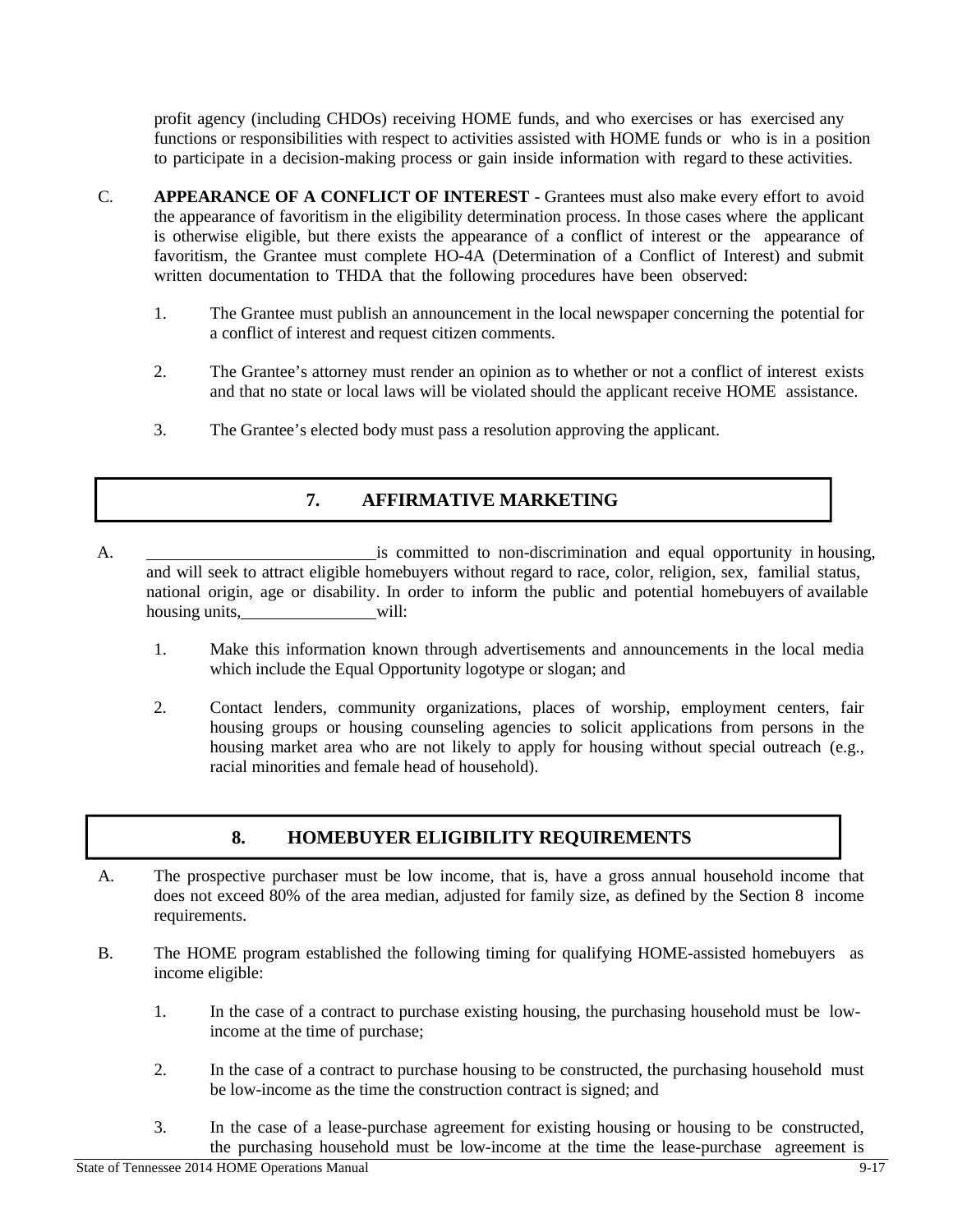signed.

- C The homebuyer must obtain fee simple title to the property or a 99-year leasehold.
- D. The prospective homebuyer must occupy the property to be purchased has his/her principal residence.
- E. All homebuyers must complete a minimum of 8 hours of homeownership education from a THDA qualified homebuyer education trainer prior to purchase.
- F. The homebuyer must make a contribution from *his or her own funds* equal to one percent (1%) of the purchase price of the property.
- G. In underwriting the permanent mortgage, the new housing payment must not exceed 29% of gross monthly income. The total household debt, including the new housing payment, must not exceed 41% of the gross monthly income.

#### **9. INCOME ELIGIBILITY**

- A. **ANNUAL INCOME (GROSS INCOME)**  The HOME program uses the income definitions of the Section 8 program to determine the annual income (gross income) used to classify a household for purposes of eligibility. Annual income means all amounts, monetary or not, which:
	- 1. Go to, or on behalf of, the family head or spouse (even if temporarily absent) or to any other family member;
	- 2. Are anticipated to be received from a source outside the family during the 12-month period following admission or annual reexamination effective date. In other words, it is the household's *future or expected* ability to pay rather than its past earnings that is used to determine program eligibility. If it is not feasible to anticipate a level of income over a 12-month period, the income anticipated for a shorter period may be annualized, subject to a redetermination at the end of the shorter period; and
	- 3. Which are not specifically excluded in paragraph 6.8 (Income Exclusions) below.
	- 4. Annual income also means amounts derived (during the 12-month period) from assets to which any member of the family has access.
	- 5. MONTHLY GROSS INCOME Monthly gross income is Annual Gross Income divided by 12 months.
- B. **ASSETS**  In general terms, an asset is a cash or non-cash item that can be converted to cash. There is no asset limitation for participation in the HOME program. Income from assets is, however, recognized as part of Annual Gross Income. Assets have both a market value and a cash value.
	- 1. MARKET VALUE The market value of an asset is simply its dollar value on the open market. For example, a stock's market value is the price quoted on a stock exchange on a particular day, and a property's market value is the amount it would sell for on the open market. This may be determined by comparing the property with similar, recently sold properties.
	- 2. CASH VALUE The cash value of an asset is the market value less reasonable expenses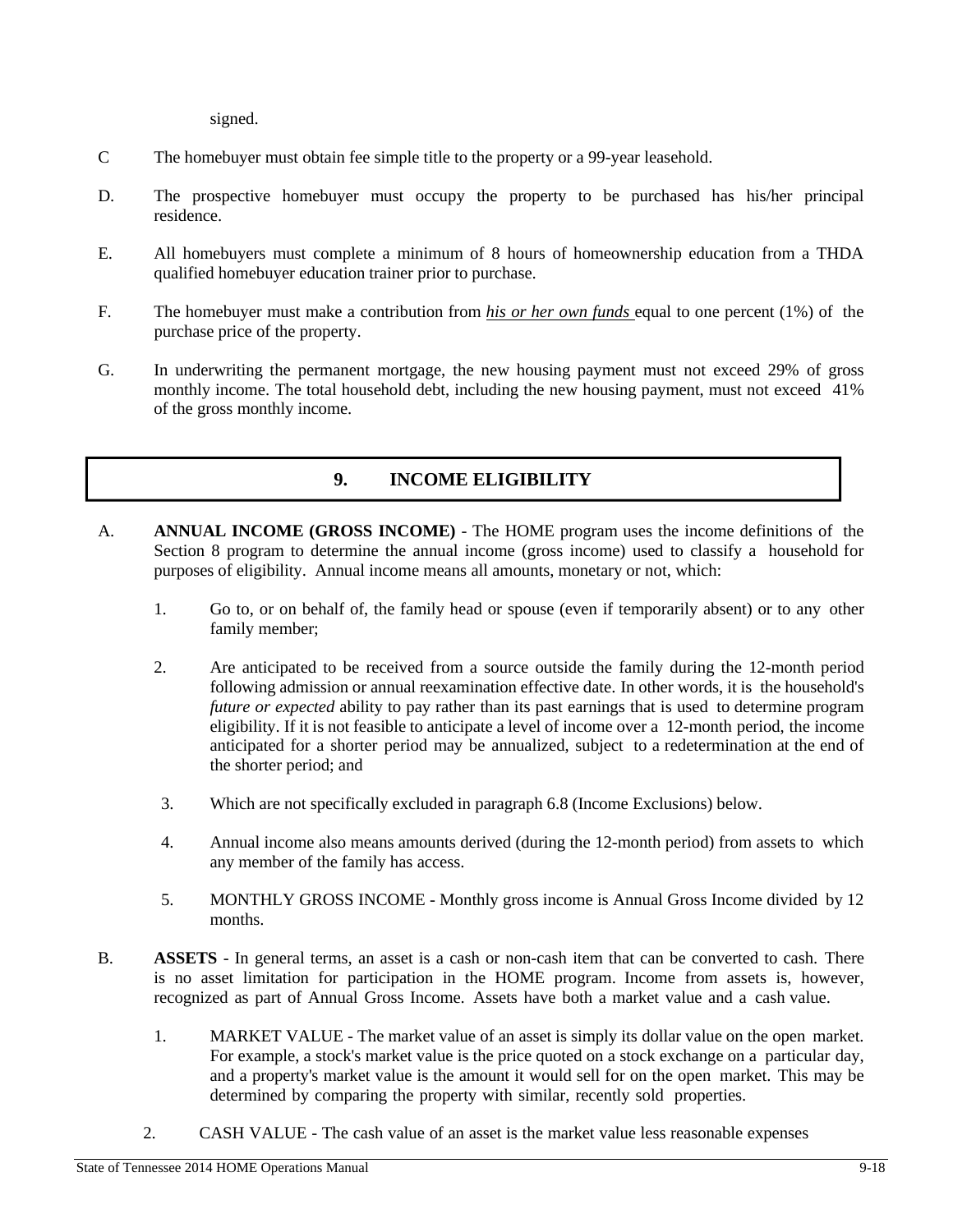required to convert the asset to cash, including:

- a. Penalties or fees for converting financial holdings. Any penalties, fees, or transaction charges levied when an asset is converted to cash are deducted from the market value to determine its cash value (e.g., penalties charged for premature withdrawal of a certificate of deposit, the transaction fee for converting mutual funds, or broker fees for converting stocks to cash); and/or
- b. Costs for selling real property. Settlement costs, real estate transaction fees, payment of mortgages/liens against the property, and any legal fees associated with the sale of real property are deducted from the market value to determine equity in the real estate.
- c. Under Section 8 rules, only the cash value (rather than market value) of an item is counted as an asset.
- C. **INCOME FROM ASSETS**  The income counted is the actual income generated by the asset (e.g., interest on a savings or checking account.) The income is counted even if the household elects not to receive it. For example, although a household may elect to reinvest the interest of dividends from an asset, the interest or dividends is still counted as income.
	- 1. The income from assets included in Annual Gross Income is the income that is anticipated to be received during the coming 12 months.
		- a. To obtain the anticipated interest on a savings account, the current account balance can be multiplied by the current interest rate applicable to the account; or
		- b. If the value of the account is not anticipated to change in the near future and interest rates have been stable, a copy of the IRS 1099 form showing past interest earned can be used.
		- c. Checking account balances (as well as savings account balances) are considered an asset. This is a recognition that some households keep assets in their checking accounts, and is not intended to count monthly income as an asset. Grantees should use the average monthly balance over a 6-month period as the cash value of the checking account.
	- 2. When an Asset Produces Little or No Income:
		- a. If the family's assets are \$5,000 or less, actual income from assets (e.g., interest on a checking account) is not counted as annual income. For example, if a family has \$600 in a non-interest bearing checking account, no actual income would be counted because the family has no actual income from assets and the total amount of all assets is less than \$5,000.
		- b. If the family's assets are greater than \$5,000, income from assets is computed as the greater of:
			- i. actual income from assets, or
			- ii. calculate income from assets based on a passbook rate applied to the cash value of all assets. For example, if a family has \$3,000 in a non-interest bearing checking account and \$5,500 in an interest-bearing savings account, the two amounts are added together. Use the standard passbook rate to determine the annual income from assets for this family.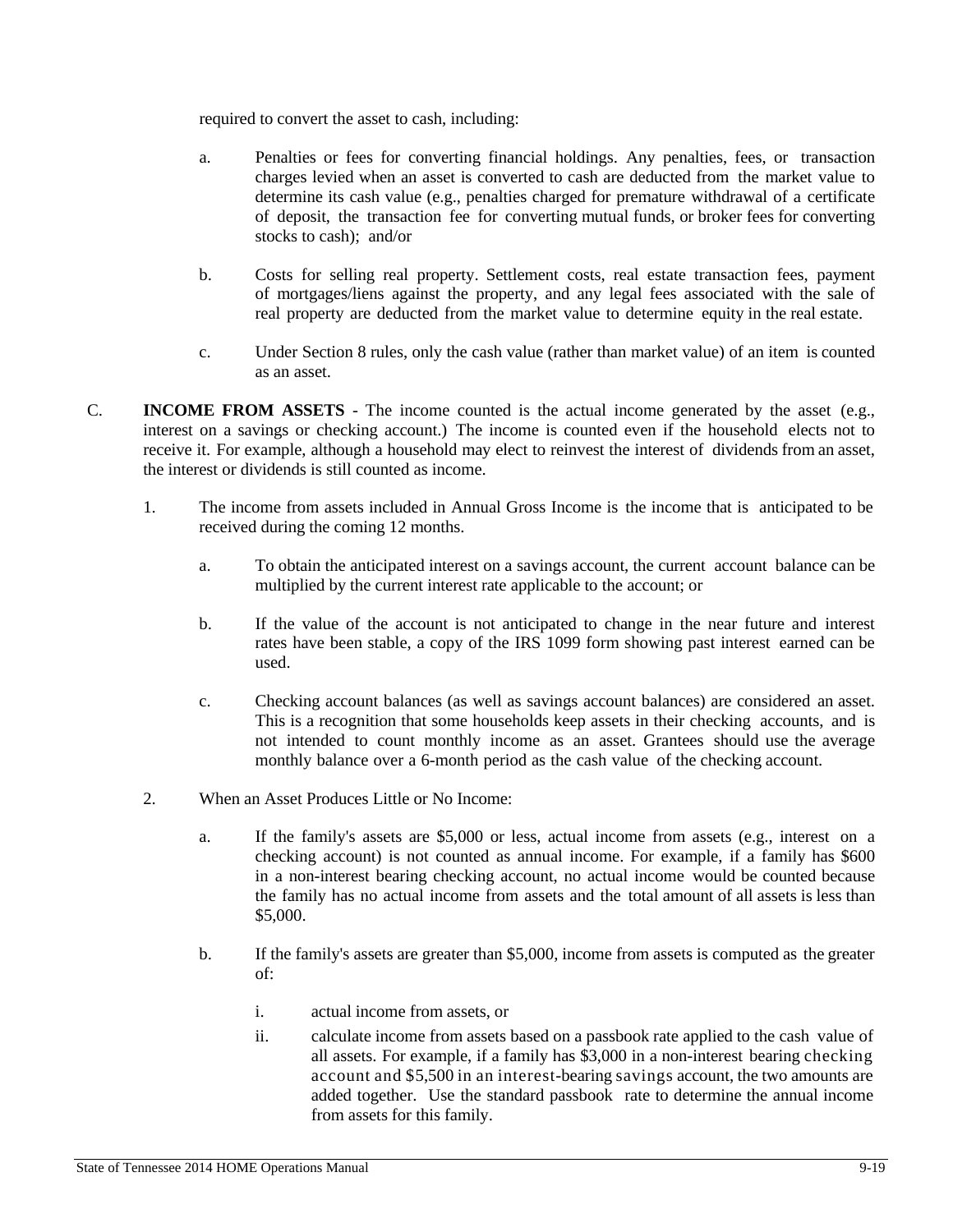- 1. Applicants who dispose of assets for less than fair market value (i.e., value on the open market in an "arm's length" transaction) have, in essence, voluntarily reduced their ability to afford housing. Section 8 rules require, therefore, that any asset disposed of for less than fair market value during the 2 years preceding the income determination be counted as if the household still owned the asset.
	- a. The value to be included as an asset is the difference between the cash value of the asset and the amount that was actually received (if any) in the disposition of the asset (less any fees associated with disposal of property, such as a brokerage fee).
	- b. Each applicant must certify whether an asset has been disposed of for less than fair market value. Assets disposed of for less than fair market value as a result of foreclosure, bankruptcy, divorce or separation is not included in this calculation.
	- c. These procedures are followed to eliminate the need for an assets limitation and to penalize people who give away assets for the purpose of receiving assistance or paying a lower rent.

#### **D. ASSETS INCLUDE:**

- 1. Amounts in savings accounts and six month average balance for checking accounts.
- 2. Stocks, bonds, savings certificates, money market funds and other investment accounts.
- 3. Equity in real property or other capital investments. Equity if the estimated current market value of the asset less the unpaid balance on all loans secured by the asset and reasonable costs (such as broker fees) that would be incurred in selling the asset. *DO NOT INCLUDE EQUITY OF PRINCIPAL RESIDENCE AS AN ASSET FOR HOMEOWNER REHABILITATION PROGRAMS.*
- 4. The cash value of trusts that are available to the household.
- 5. IRA, Keogh and similar retirement savings accounts, even though withdrawal would result in penalty.
- 6. Contributions to company retirement/pension funds that can be withdrawn without retiring or terminating employment.
- 7. Assets which, although owned by more than one person, allow unrestricted access by the applicant.
- 8. Lump sum receipts such as inheritances, capital gains, lottery winnings, insurance settlements, and other claims.
- 9. Personal property held as an investment such as gems, jewelry, coin collections, antique cars, etc.
- 10. Cash value of life insurance policies.
- 11. Assets disposed of for less than fair market value during two years preceding certification or recertification.

#### **E. ASSETS DO NOT INCLUDE:**

1. Necessary personal property, except as noted under paragraph 6.5(9) (Assets Include) above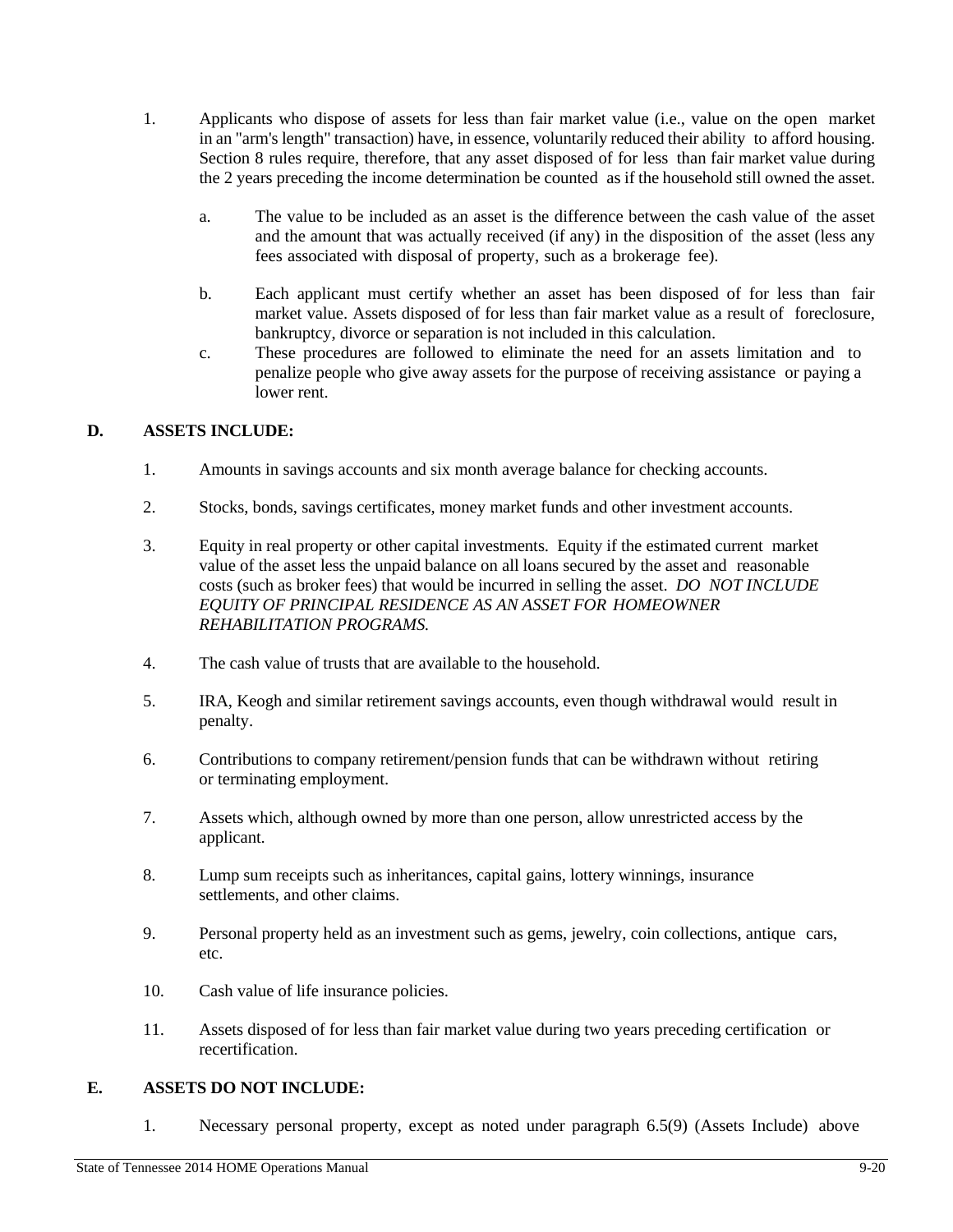- 2. Interest in Indian Trust lands
- 3. Assets that are part of an active business or farming operation.

NOTE: Rental properties are considered personal assets held as an investment rather than business assets unless real estate is the applicant/tenant's main occupation.

- 4. Assets not accessible to the family and which provide no income to the family.
- 5. Vehicles especially equipped for the handicapped.
- 6. Equity in owner-occupied cooperatives and manufactured homes in which the family lives.
- **F. INCOME INCLUSIONS** The following are used to determine the annual income (gross income) of an applicant's household for purposes of eligibility:
	- 1. The full amount, before any payroll deductions, of wages and salaries, over-time pay, commissions, fees, tips and bonuses, and other compensation for personal services;
	- 2. The net income for operation of a business or profession. Expenditures for business expansion or amortization of capital indebtedness shall not be used as deductions in determining net income. An allowance for depreciation of assets used in a business or profession may be deducted, based on straight line depreciation, as provided in Internal Revenue Service regulations. Any withdrawal of cash or assets from the operation of a business or profession will be included in income, except to the extent the withdrawal is reimbursement of cash or assets invested in the operation by the family.

3. Interest, dividends, and other net income of any kind from real or personal property. Expenditures for amortization of capital indebtedness shall not be used as a deduction in determining net income. An allowance for depreciation is permitted only as authorized in paragraph (2) above. Any withdrawal of cash or assets from an investment will be included in income, except to the extent the withdrawal is reimbursement of cash or assets invested by the Family. Where the family has net family assets in excess of \$5,000, Annual Income shall include the greater of the actual income derived from net family assets or a percentage of the value of such Assets based on the current passbook saving rate, as determined by HUD.

- 4. The full amount of periodic payments received from Social Security, annuities, insurance policies, retirement funds, pensions, disability or death benefits and other similar types of periodic receipts, including a lump-sum amount or prospective monthly amounts for the delayed start of a periodic amount (except Supplemental Security Income (SSI) or Social Security).
- 5. Payments in lieu of earnings, such as unemployment, worker's compensation and severance pay (but see paragraph (3) under Income Exclusions).
- 6. Welfare Assistance. If the Welfare Assistance payment includes an amount specifically designated for shelter and utilities that is subject to adjustment by the welfare assistance agency in accordance with the actual cost of shelter and utilities, the amount of welfare assistance income to be included as income shall consist of:
	- a. The amount of the allowance or grant exclusive of the amount specifically designated for shelter or utilities; plus
	- b. The maximum amount that the welfare assistance agency could in fact allow the family for shelter and utilities. If the family's welfare assistance is ratably reduced from the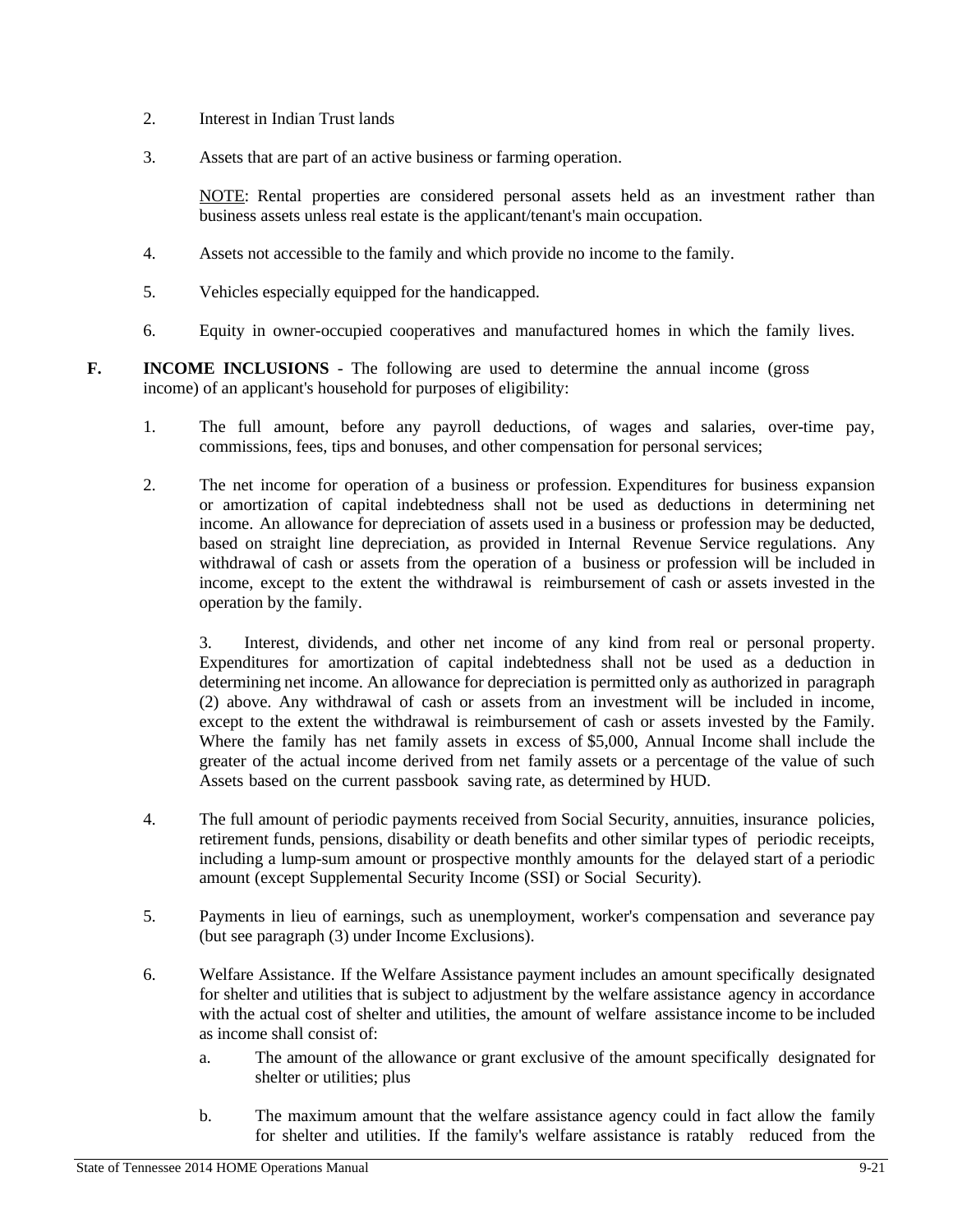standard of need by applying a percentage, the amount calculated under this paragraph shall be the amount resulting from one application of the percentage.

- 7. Periodic and determinable allowances, such as alimony and child support payments, and regular contributions or gifts received from persons not residing in the dwelling;
- 8. All regular pay, special pay and allowances of a member of the Armed Forces. (See paragraph (8) under Income Exclusions).
- **G. INCOME EXCLUSIONS**  The following are excluded from a household's income for purposes of determining eligibility:
	- 1. Income from employment of children (including foster children) under the age of 18 years;
	- 2. Payments received for the care of foster children or foster adults (usually individuals with disabilities, unrelated to the tenant family), who are unable to live alone;
	- 3. Lump-sum additions to family assets, such as inheritances, insurance payments (including payments under health and accident insurance and worker's compensation), capital gains and settlement for personal or property losses (except for payments in lieu of earnings – see paragraph (5) of Income Inclusions).
	- 4. Amounts received by the family that are specifically for, or in reimbursement of, the cost of medical expenses for any family member;
	- 5. Income of a live-in aide;
	- 6. Certain increases in income of a disabled member of the family residing in HOME assisted housing or receiving HOME tenant-based rental assistance (see 6.12 (7) under Determining Whose Income to Count).
	- 7. The full amount of student financial assistance paid directly to the student or to the educational institution;
	- 8. The special pay to a family member serving in the Armed Forces who is exposed to hostile fire;
	- 9. a. Amounts received under training programs funded by HUD;
		- b. Amounts received by a Disabled person that are disregarded for a limited time for purposes of Supplemental Security Income eligibility and benefits because they are set aside for use under a Plan to Attain Self-Sufficiency (PASS);
		- c. Amounts received by a participant in other publicly assisted programs which are specifically for or in reimbursement of out-of-pocket expenses incurred (special equipment, clothing, transportation, child care etc.) which are made solely to allow participation in a specific program;
		- d. Amount received under a resident's service stipend. A resident service stipend is a modest amount (not to exceed \$200 per month) received by a resident for performing a service for the owner or manager on a part-time basis, that enhances the quality of life in the development. Such services may include, but are not limited to, fire patrol, hall monitoring, lawn maintenance, resident initiatives coordination and serving as a member of the governing board. No resident may receive more than one such stipend during the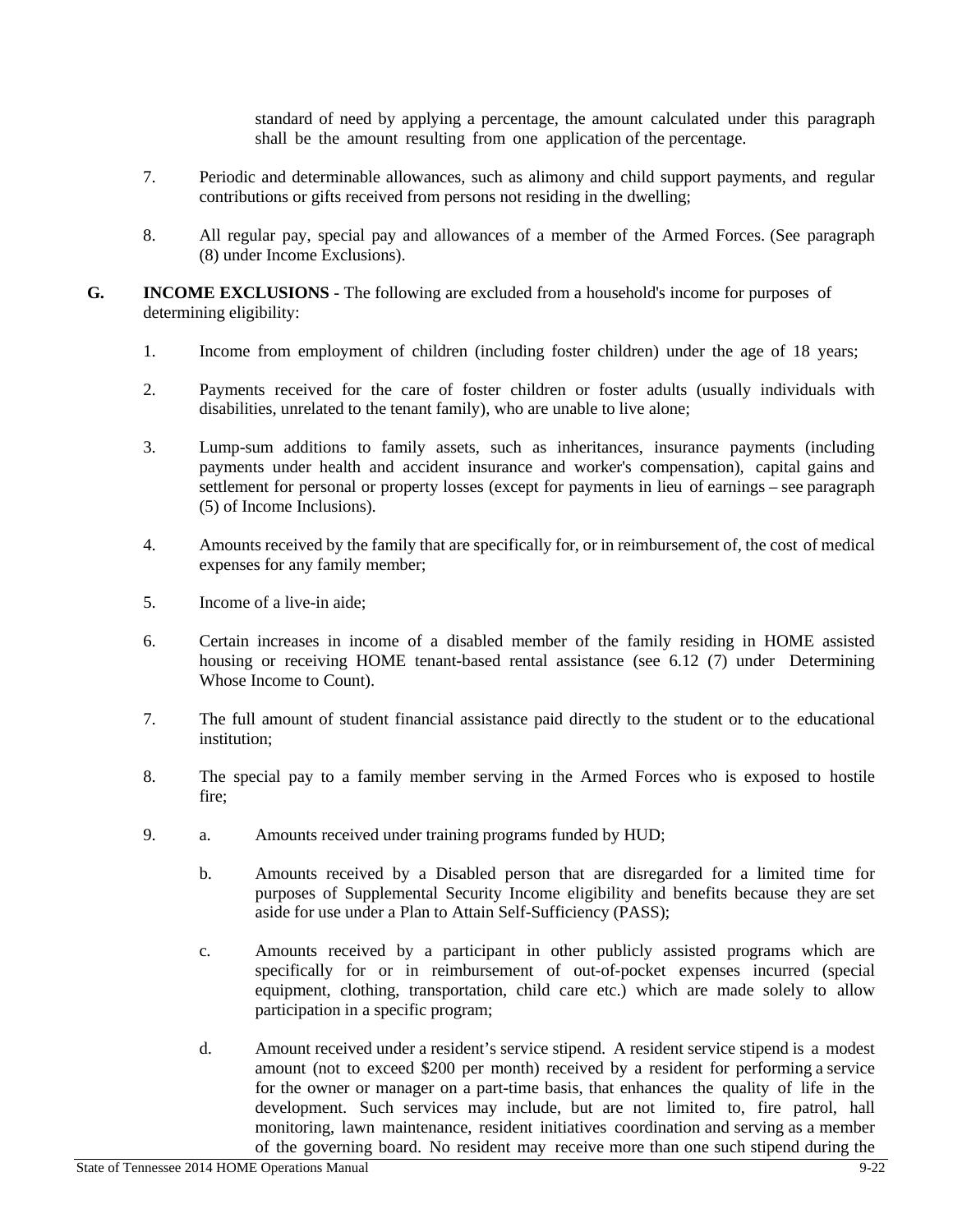same period of time.

- e. Incremental earnings and benefits resulting to any family member from participation in qualifying state or local employment training programs (including training not affiliated with a local government) and training of a family member as resident management staff. Amounts excluded must be received under employment training programs with clearly defined goals and objectives, are excluded only for the period during which the family member participates in the employment training program.
- 10. Temporary, nonrecurring or sporadic income (including gifts);
- 11. Reparation payments paid by a foreign government pursuant to claims filed under the laws of that government by persons who were persecuted during the Nazi era;
- 12. Earnings in excess of \$480 for each full-time student 18 years old or older (excluding the head of household and spouse);
- 13. Adoption assistance payments in excess of \$480 per adopted child;
- 14. For public housing only, the earnings and benefits to any family member resulting from participation in a program providing employment training and supportive services in accordance with the Family Support Act of 1988, Section 22 of the 1937 Act, or any comparable federal, state or local law during the exclusion period.
- 15. Deferred periodic amounts from SSI and Social Security benefits that are received in a lump sum amount or in prospective monthly amounts.
- 16. Amounts received by the family in the form of refunds or rebates under state or local law from property taxes paid on the dwelling unit.
- 17. Amounts paid by a state agency to a family with a member who has a developmental disability and is living at home to offset the cost of services and equipment needed to keep this developmentally disabled family member at home.
- 18. Amounts specifically excluded by any other federal statute from consideration as income for purposes of determining eligibility or benefits under a category of assistance programs that includes assistance under any program to which the exclusions apply.
	- a. The value of the allotment provided to an eligible household under the Food Stamp Act of 1977;
	- b. Payments to volunteers under the Domestic Volunteer Service Act of 1973 (employment through VISTA; Retired Senior Volunteer Program, Foster Grandparents Program, youthful offenders incarceration alternatives, senior companions);
	- c. Payments received under the Alaska Native Claims Settlement Act (43 U.S.C. 1626(a));
	- d. Income derived from certain sub-marginal land of the United States that is held in trust for certain Indian tribes (25 U.S.C. 259e);
	- e. Payments or allowances made under the Department of Health and Human Services' Low-Income Home Energy Assistance Program (42 U.S.C. 8624(f));
	- f. Payments received under programs funded in whole or in part under the Job Training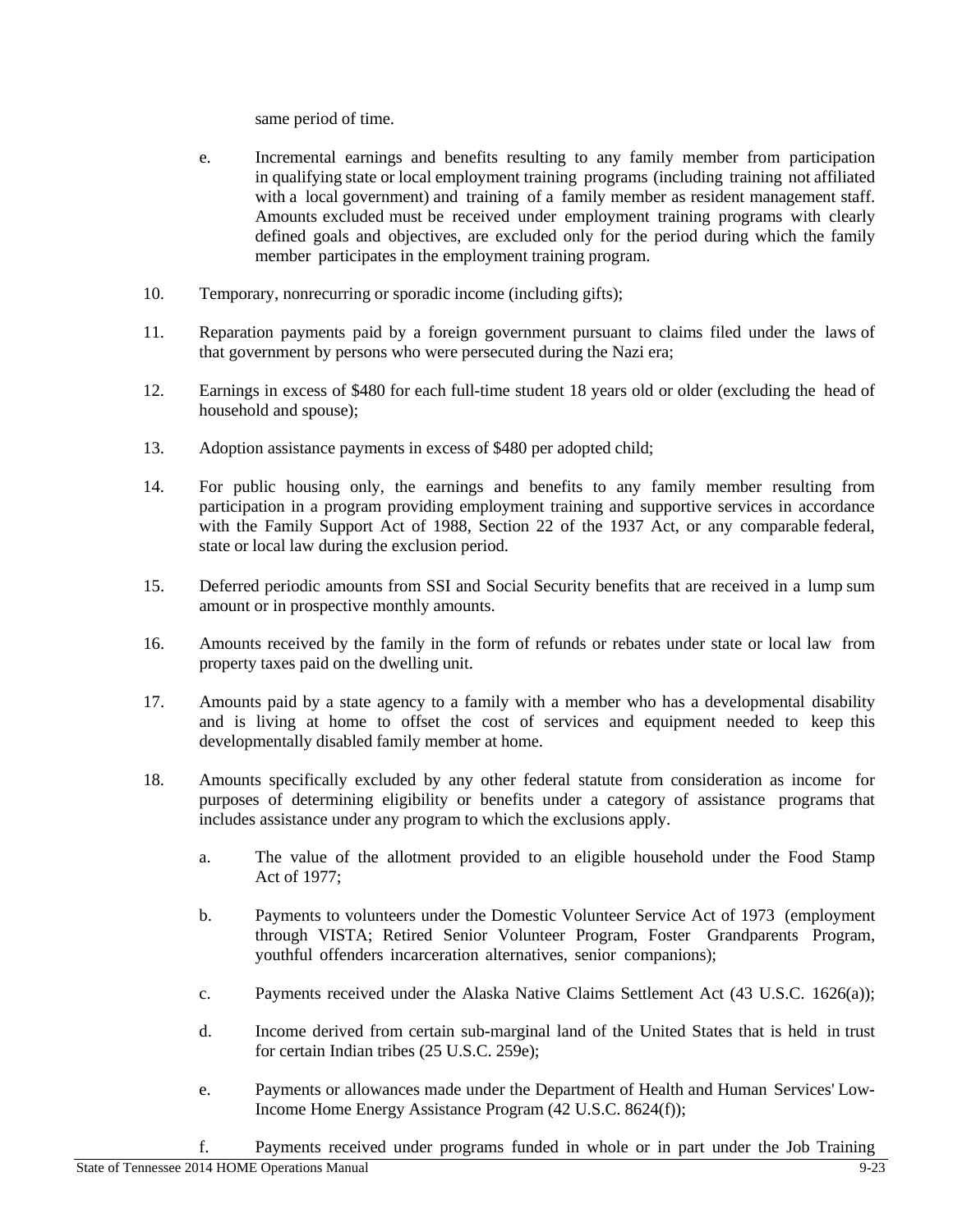Partnership Act;

- g. Income derived from the disposition of funds of the Grand River Band of Ottawa Indians;
- h. The first \$2,000 of per capita shares received from judgment funds awarded by the Indian Claims Commission or the Court of Claims (25 U.S.C. 1407-1408) or from funds held in trust for an Indian tribe by the Secretary of Interior (25 U.S.C. 117)
- i. Amounts of scholarships funded under Title IV of the Higher Education Act of 1965 including awards under the Federal work-study program or under the Bureau of Indian Affairs student assistance programs (20 U.S.C. 1087uu);
- j. Payments received from programs funded under Title V of the Older Americans Act of 1965 (42 U.S.C. 3056(f)).
- k. Any earned income tax credit refund payments received on or after January 1, 1991, including advanced earned income credit payments;
- l. Payments received after January 1, 1989 from the Agent Orange Settlement Fund or any other funds established pursuant to the settlement in the In Re Agent Orange product liability litigation MDL No. 381 (E.D.N.Y.)
- m. The value of any child care provided or arranged (or any amount received as payment for such care or reimbursement for costs incurred for such care) under the Child Care and Development Block Grant Act of 1990 (42 U.S.C. 9858q)
- n. Payments received under the Maine Indian Claims Settlement Act of 1980.
- **H. TIMING OF INCOME CERTIFICATIONS**  All households that receive HOME assistance must be income eligible. At a minimum, income certification must be completed before assistance begins. A preliminary determination of eligibility may be made much earlier in the process.
	- 1. Application processing is labor intensive. Early screening for income eligibility can eliminate excessive work in processing an ineligible applicant.
	- 2. Establishing a deadline for formal eligibility determinations is a challenging part of the planning process. Generally, the HOME Program permits verification dated no earlier than 6 months prior to the provision of the HOME assistance.
	- 3. The Grantee must calculate the annual income of the household by projecting the prevailing rate of income of the family at the time the Grantee determines that the family is income eligible. The eligibility of a household must be re-verified if more than six months elapses between the date the Grantee determines that a household is income-eligible and the date HOME assistance is provided.
		- a. For homeownership programs, the income eligibility of the families is timed as follows:
			- i. In the case of a contract to purchase existing housing, it is the date of the purchase;
			- ii. In the case of a lease-purchase agreement for existing housing or for housing to be constructed, it is the date the lease-purchase agreement is signed; and
			- iii. In the case of a contract to purchase housing to be constructed, it is the date the contract is signed.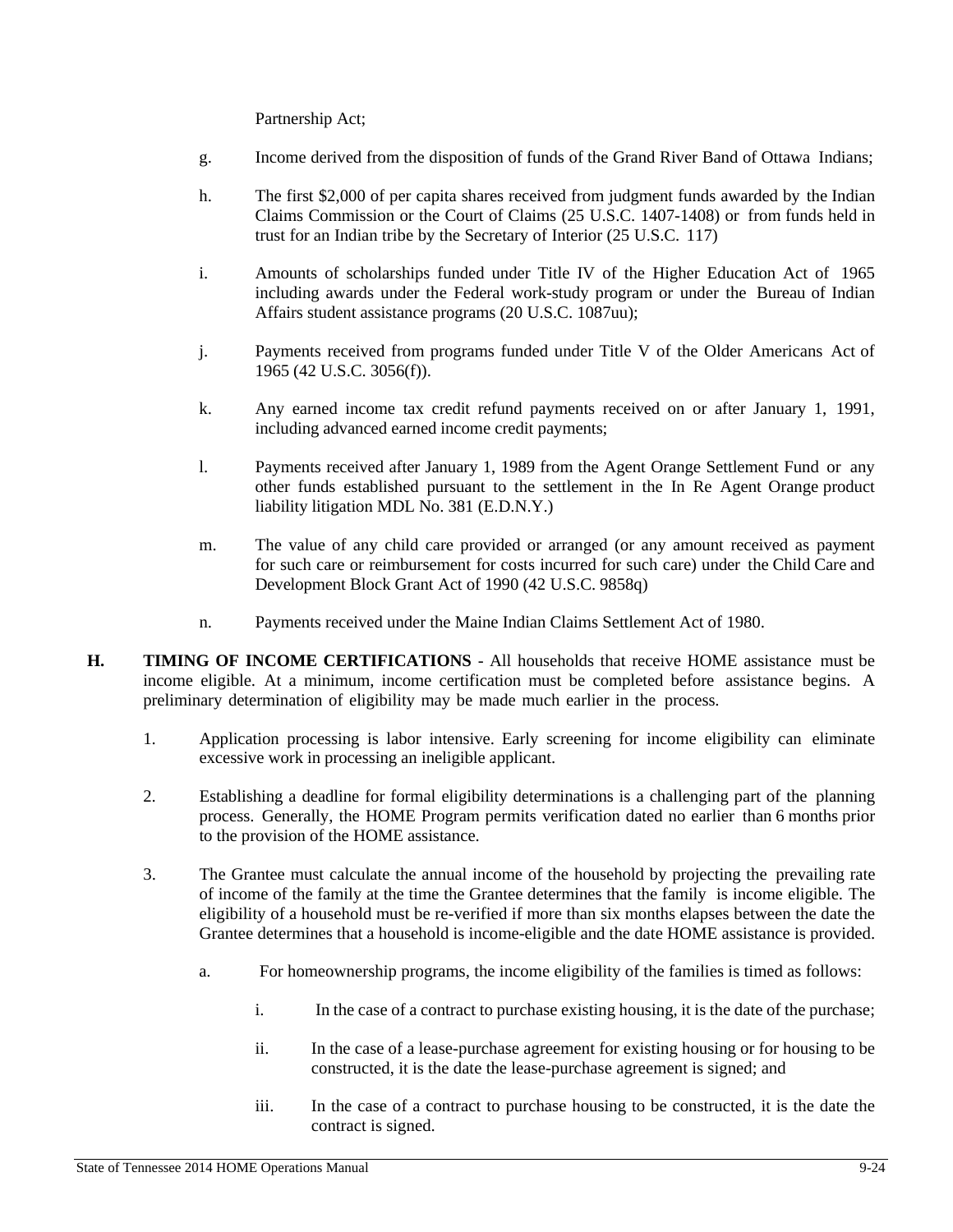- **I. INCOME VERIFICATION** Grantees must examine at least two months of source documents evidencing annual income (e.g., wage statement, interest statement, unemployment compensation statement). Grantees must verify and retain documentation of all information collected to determine a household's income. Under the Section 8 Program, there are three forms of verification which are acceptable: third-party, review of documents, and applicant certification.
	- 1. THIRD-PARTY VERIFICATION Under this form of verification, a third party (e.g., employer, Social Security Administration, or public assistance agency) is contacted to provide information. Although written requests and responses are generally preferred, conversations with a third party are acceptable if documented through a memorandum to the file that notes the contact person and date of the call.
		- a. To conduct third party verifications, a Grantee must obtain a written release from the household that authorizes the third party to release required information.
		- b. Third-party verifications are helpful because they provide independent verification of information and permit Grantees to determine if any changes to current circumstances are anticipated. Some third-party providers may, however, be unwilling or unable to provide the needed information in a timely manner.
	- 2. REVIEW OF DOCUMENTS Documents provided by the applicant (such as pay stubs, IRS returns, etc.) may be most appropriate for certain types of income and can be used as an alternative to third-party verifications. Copies of documents should be retained in project files.

Grantees should be aware that although easier to obtain than third-party verifications, a review of documents often does not provide needed information. For instance, a pay stub may not provide sufficient information about average number of hours worked, overtime, tips and bonuses.

- **J. CALCULATION METHODOLOGIES**  Grantees must calculate the annual income of the family by projecting the prevailing rate of income of the family at the time the family was determined to be eligible. Grantees must establish methodologies that treat all households consistently and avoid confusion.
	- 1. It is important to understand the basis on which applicants are paid (hourly, weekly or monthly, and with or without overtime). An applicant who is paid "twice a month" may actually be paid either twice a month (24 times a year) or every two weeks (26 times a year).
	- 2. It is important to clarify whether overtime is sporadic or a predictable component of an applicant's income.
	- 3. Annual salaries are counted as Annual Income regardless of the payment method. For instance a teacher receives an annual salary whether paid on a 9- or 12-month period.
- **K. DETERMINING WHOSE INCOME TO COUNT**  Knowing whose income to count is as important as knowing which income to count. Under the Section 8 definition of income, the following income *is not counted*:
	- 1. INCOME OF LIVE-IN AIDES If a household includes a paid live-in aide (whether paid by the family or a social service program), the income of the live-in aide, regardless of its source, is not counted. (Except under unusual circumstances, a related person can never be considered a live-in aide);
	- 2. INCOME ATTRIBUTABLE TO THE CARE OF FOSTER CHILDREN Foster children are not counted as family members when determining family size to compare with the Income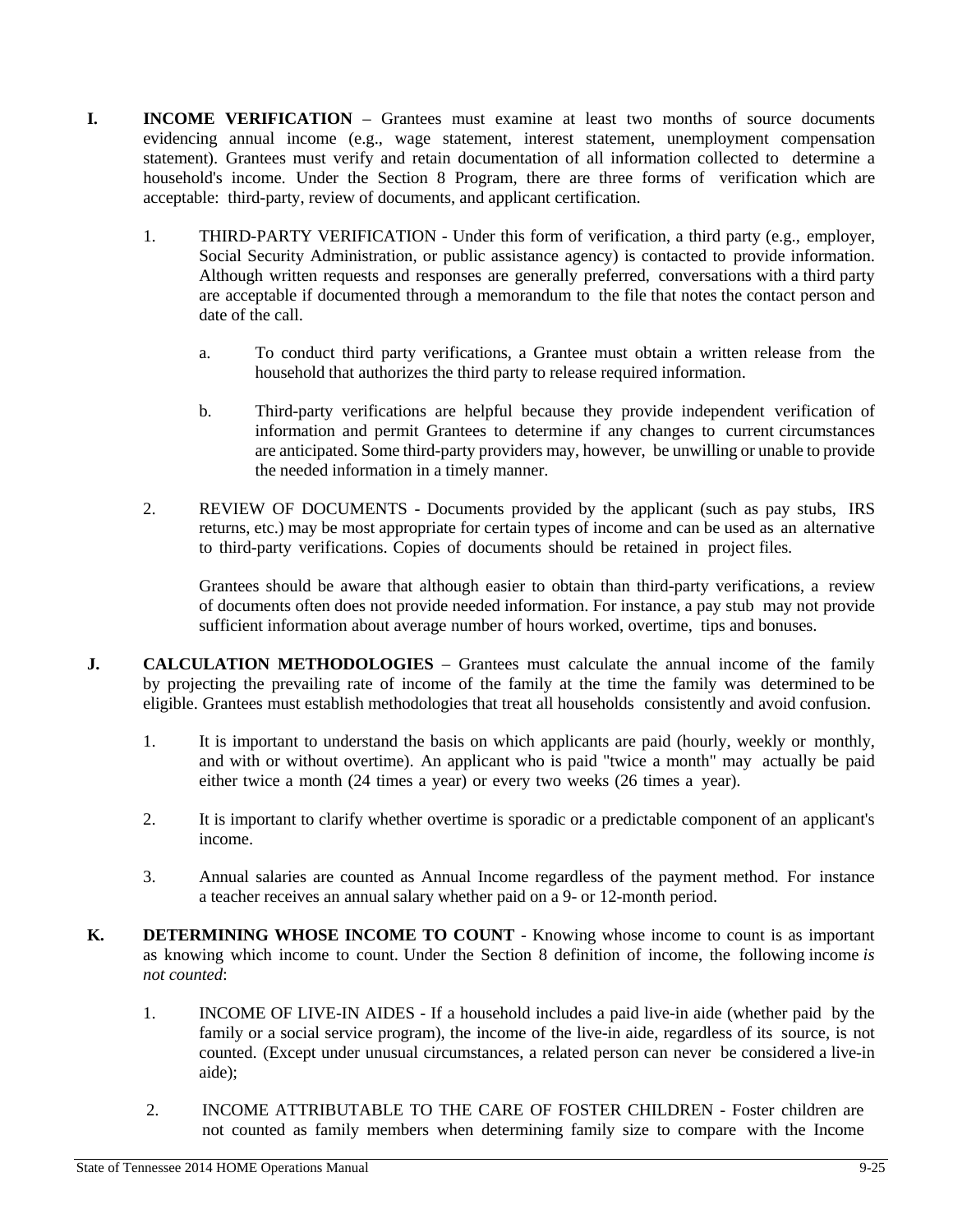Limits. Thus, the income a household receives for the care of foster children is not included; and

- 3. EARNED INCOME OF MINORS Earned income of minors (age 18 and under) is not counted. However, unearned income attributable to a minor (e.g., child support, AFDC payments, and other benefits paid on behalf of a minor) is counted.
- 4 TEMPORARILY ABSENT FAMILY MEMBERS The income of temporarily absent family members is counted in Annual Income - regardless of the amount the absent family member contributes to the household. For example, a construction worker earns \$600/week at a temporary job on the other side of the state. He keeps \$200/week for expenses and sends \$400/week home to his family. The entire \$600/week is counted in the family's income;
- 5. ADULT STUDENTS LIVING AWAY FROM HOME If the adult student is counted as a member of the household in determining the Income Limit used for eligibility of the family, the student's income must be counted in the family's income. Note, however, that the \$480 limit does not apply to a student who is head of household or spouse (their full income must be counted); and
- 6. PERMANENTLY ABSENT FAMILY MEMBER If a family member is permanently absent from the household (e.g., a spouse who is in a nursing home), the head of household has the choice of either counting that person as a member of the household, and including income attributable to that person as household income, or specifying that the person is no longer a member of the household.

#### **10. PROPERTY ELIGIBILITY REQUIREMENTS**

- A. The housing must be single-family housing (1-4 family dwelling, condominium or combination of a manufactured home and lot). Properties must be owner occupied units or vacant units. Tenant occupied units will not be allowed unless the tenant is purchasing the unit in which they currently reside.
- B. The house to be purchased must comply with Environmental Review Requirements, including floodplain activities.
- C. The housing must be modest. The sales price of the HOME-assisted property to be acquired by a homebuyer may not have a value that exceeds the sales price limits for  $\sim$  County. The sales price limits are posted at www.thda.org under the Community Programs tab. THDA reserves the right to periodically update these limits as they are updated by HUD and will publish current limits on the THDA website.
- D. Housing that is acquired with HOME funds must meet all applicable State and local housing quality standards and code requirements, and if there are not such standards or code requirements, the housing must meet Section 8 Housing Quality Standards. After January 24, 2015, in the absence of local standards or code requirements, the housing must meet the Uniform Physical Condition Standards.

E. All homes built prior to 1978 must pass a visual lead-based paint assessment. There must be no deteriorated paint in the dwelling at the time of the visual lead-based paint assessment (i.e., chipping, cracking, chalking, damaged, separated from the substrate). The property being purchased must receive a passing lead-based visual assessment by a housing professional who has at a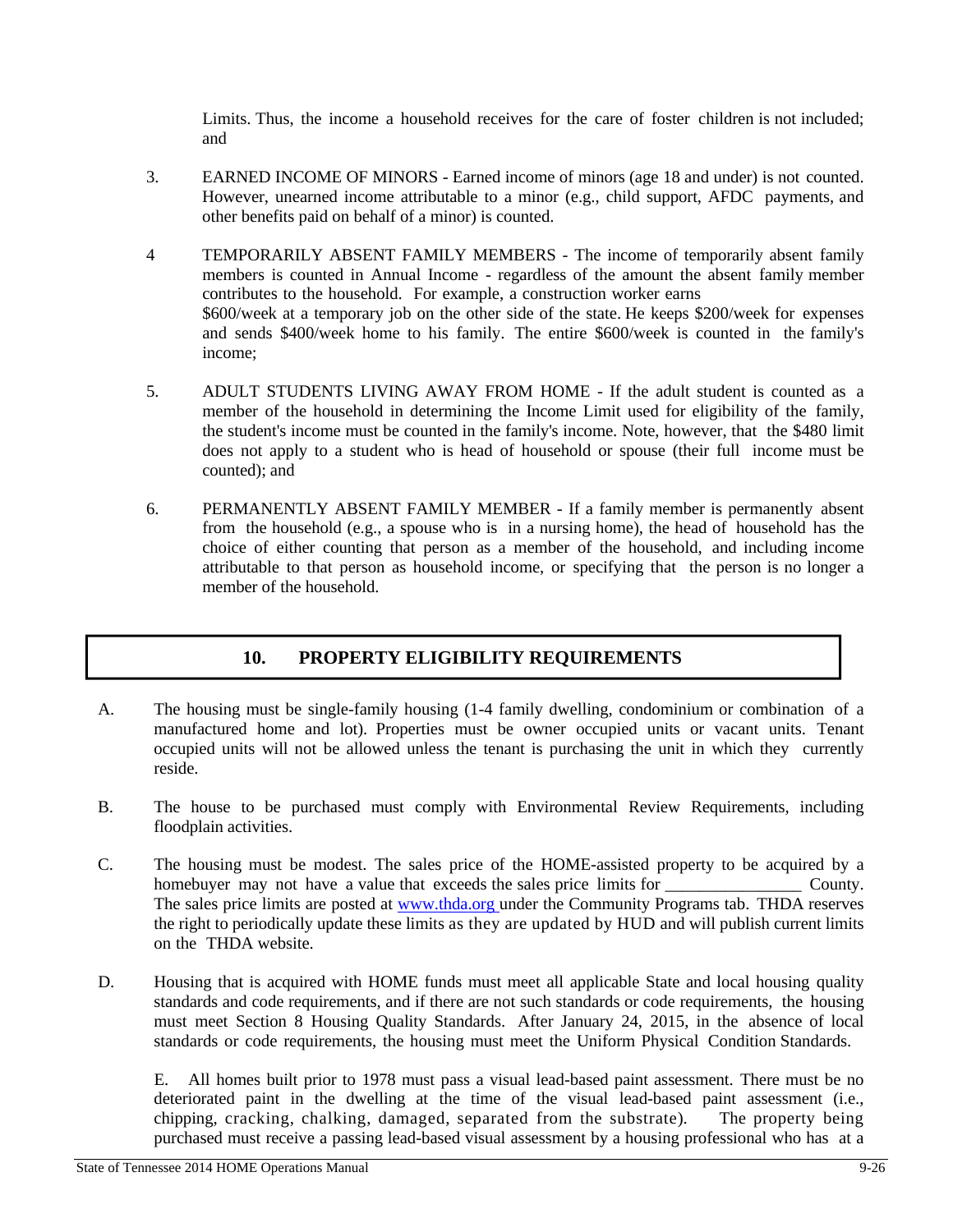minimum completed HUD's Lead Based Paint Visual Assessment Training Course.

- 1. Should a home fail a visual assessment, it is the responsibility of a willing seller to bring the home income compliance with all HUD lead-based paint regulations using approved methods, workers, and clearance testing.
- 2. If the purchase is to proceed using HOME funds, HOME funds cannot be used for any rehabilitation activities, including those to address lead-based paint.
- F. TIMING All codes and standards must be met at the time of occupancy.

#### **11. PERMANENT MORTGAGE REQUIREMENTS**

- A. The permanent mortgage either be a THDA mortgage or must have an interest rate that does not exceed the interest rate of a THDA Great Choice loan by more than one (1%) percentage points. Current THDA mortgage rates can be found at www.tennessee.gov/thda.
- B. The permanent mortgage must have a fixed interest rate fully amortizing over the term of the loan. There can be no prepayment penalty.
- C. In underwriting the permanent mortgage, the new housing payment must not exceed 29% of gross monthly income (front end ratio). The total household debt, including the new housing payment, must not exceed 41% of the gross monthly income (back end ratio).
- D. THDA-funded homebuyers are eligible for a subsidy limited to the amount needed to make the unit affordable. If a homebuyer has liquid assets which exceed the allowable Total Cash Value of \$20,000 the homebuyer is required to contribute 10% of the purchase price.

Liquid Assets include:

- Cash:
- Savings accounts;
- Checking accounts;
- Any other bank accounts;
- Example 1: Mary requests THDA funds to assists in the purchase of a home which has an appraised value of \$90,000. She qualifies for a mortgage in the amount of \$75,000. Mary has \$25,000 in liquid assets and, therefore, must apply \$9,000 (10% of the purchase price) toward the purchase of her home and she can receive \$6,000 in a secondary HOME mortgage assistance plus closing costs.
- E. Underwriting to determine the amount of eligible assistance must be determined using the THDA Single Family underwriting template provided as Attachment HB-10 and posted at www.thda.org under the Community Programs tab
- F. Total closing costs and prepaid items cannot exceed 6% of the purchase price of the home.

#### **12. RESERVATION OF FUNDS BY APPLICANTS**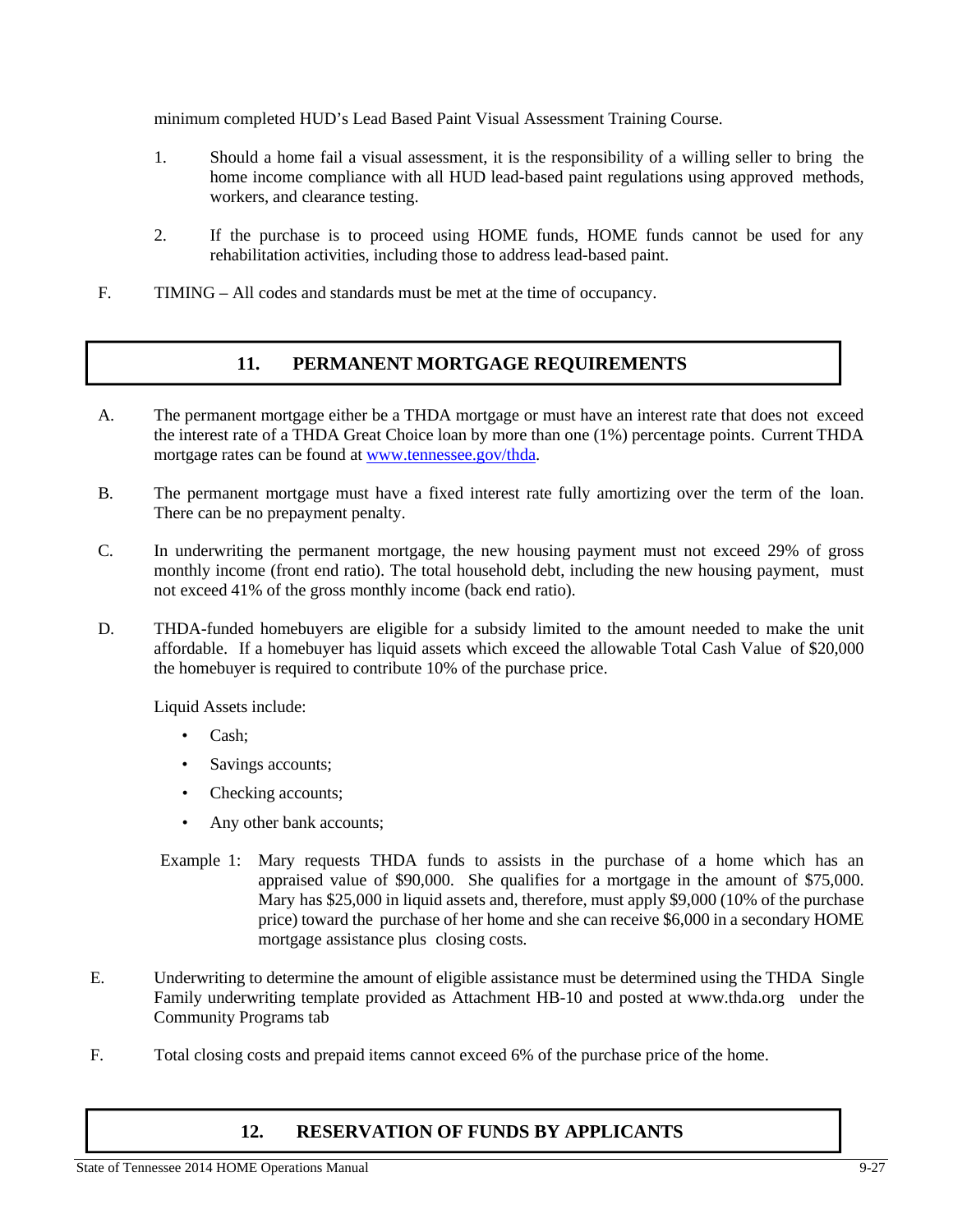- A. \_\_\_\_\_\_\_\_\_\_\_\_\_\_\_\_\_\_\_\_\_\_\_\_\_will reserve HOME funds for downpayment and closing cost assistance for prospective homebuyers on a first come, first served basis until all funds are depleted.
- B. To reserve HOME funds, an income eligible homebuyer must provide the following:
	- 1 Signed contract for the purchase of a home.
	- 2. Commitment letter from lender providing the first mortgage at an approved rate and term.
- C. The homebuyer will have 120 days to complete the purchase of the home. If the closing does not take place within the 120 days, the reservation will be cancelled.

#### **12. SOFT SECOND MORTGAGE**

- A. \_\_\_\_\_\_\_\_\_\_\_\_\_\_\_\_\_\_\_\_\_\_will provide assistance to an income eligible homebuyer in the form of a soft second mortgage as necessary to qualify the homebuyer household for the permanent loan. The soft second mortgage will be a minimum of \$1,000 and a maximum of \$14,999.
	- 1. The soft second mortgage has an affordability period of five (5) years, and will be forgiven at the end of five (5) years as long as the homebuyer continues to reside in the unit as his/her principal residence.
	- 2. THDA requires that each homebuyer execute a Grant Note and Deed of Trust to secure the soft second mortgage for the direct purchase assistance. A lien will be recorded against the property as part of the closing. There is a maximum subsidy of \$14,999 per household with a five year affordability period forgiven at the end of the fifth year. If the unit is sold during the affordability period, there is a forgiveness feature of 20% per year for the time the family has owned and occupied the house, with the remaining HOME funds due on sale to THDA
		- a. REPAYMENTS If the unit does not remain in compliance for the affordability period, i.e., the unit is leased or does not remain the principal residence of the homebuyer, then the entire amount of direct HOME subsidy must be repaid. Please note that the pro-rata forgiveness under the Grantee's Recapture provision does not apply.
		- b. RECAPTURE The homeowner is required to repay all or a portion of the direct HOME subsidy to THDA if the property is sold, or transferred during the affordability period.
		- c. The homeowner may sell the property to any willing buyer at whatever price the market will bear as long as all or a portion of the HOME debt remaining on the property is repaid.
		- d. THDA has chosen the pro-rata forgiveness for its Recapture provision. The Grantee reduces the amount of the HOME subsidy to be recaptured on a prorated basis for the time the homeowner has owned and occupied the housing measured against the required affordability period.
		- e. The recapture option may only be used with direct financial assistance to the homebuyer. Development subsidies are not subject to recapture but are subject to the more restrictive resale option which is not covered in this manual.
		- f. *Shared net proceeds when insufficient to meet recapture requirements*